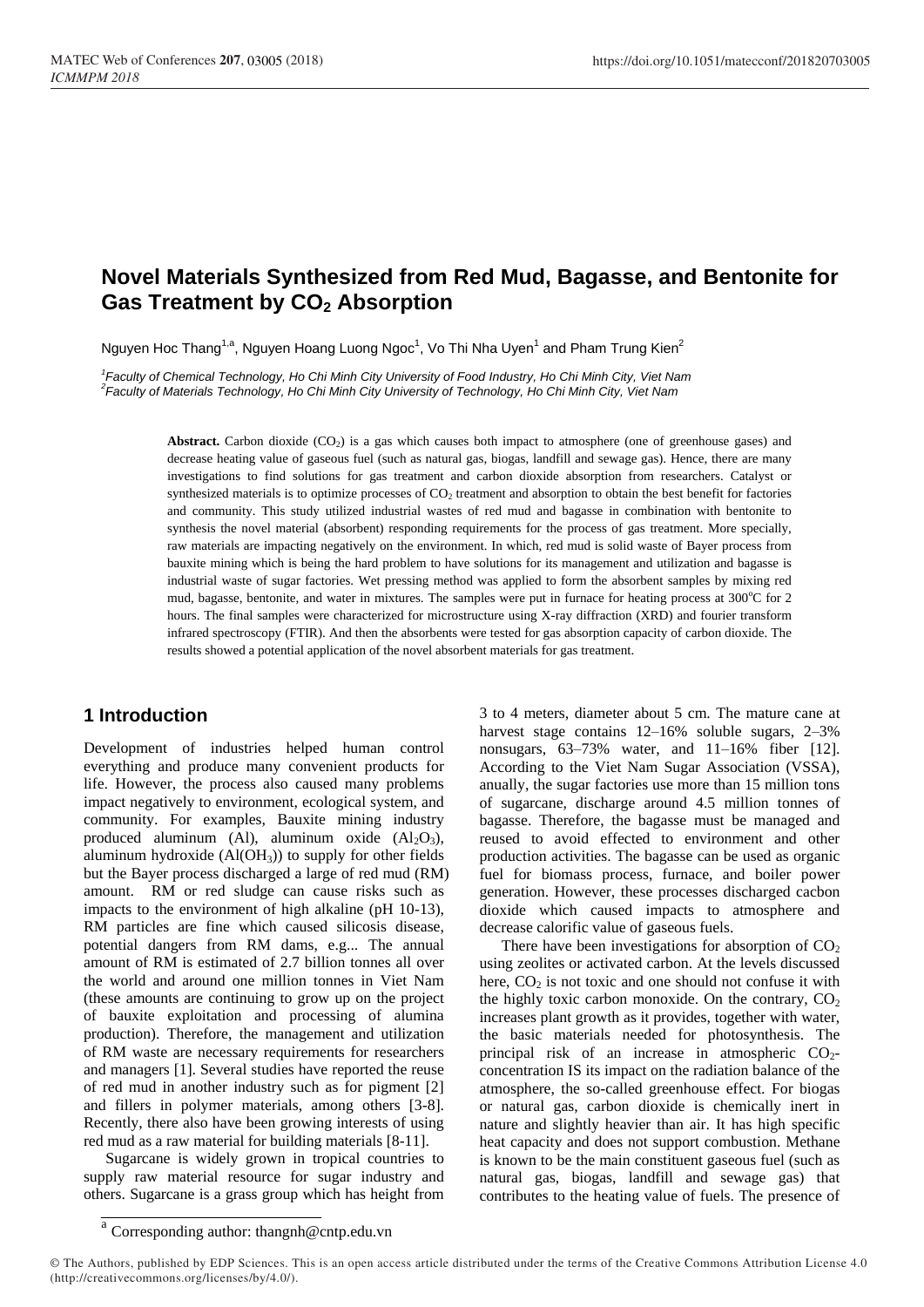## **2 Methodology**

#### **2.1 Synthesis of Absorbent Materials from Red Mud, Bagasse, and Bentonite.**

Raw materials (red mud, bagasse, and bentonite) were prepared in particle size distribution less than 90μm using ball miller and 90 $\mu$ m-siever, and then dried at 110<sup>o</sup>C for 24 hours. The materials were tested physico-chemical and microstructural properties before mixed together to synthesis the absorbent. The mixtures had the ratio of RM, BG, and Bentonite as listed in the following table:

**Table 1.** Mix propotions (%, in weight) of the gas absorption materials only.

| Mix     | RM | <b>BG</b> | <b>Bentonite</b> |
|---------|----|-----------|------------------|
| Mix 613 | 60 | 10        | 30               |
| Mix 523 | 50 | 20        | 30               |
| Mix 433 |    | 30        | 30               |



**Figure 1.** Experimental diagram for production of absorbents

Water was added the mixtures with 40% (liquid per solid phase in weight) to form the samples by wet-press process. All samples were dried at room condition  $(30^{\circ}C,$ 80% humidity) and then heated at  $300^{\circ}$ C for 2 hours. The experimental processes are shown in Fig.1. Finally, the absorbent materials were tested for phase structure using X-ray diffraction and absorption capacity of  $CO<sub>2</sub>$  gas.

#### **2.2 Testing Technique of CO<sup>2</sup> Absorption.**



**Figure 2.** Diagram of  $CO<sub>2</sub>$  adsorption system [14].

Fig. 2 shows a system which was used to test for carbon dioxide absorption of the materials synthesized from red mud, bagasse, and bentonite. In this diagram, the main system included two tanks of  $N_2$  and  $CO_2$ . The adsorption process was conducted at room condition  $(30^{\circ}C, 1 \text{ atm})$ . Flowmeter (No. 1) is used to adjust with fixed flow at 3 L/h. The initial concentration of  $CO<sub>2</sub>$  gas in the mixture was fixed at 1000 ppm. The synthesized material (absorbent) from red mud and bagasse/ bentonite was contained in the reaction tube of U-shaped Pyrex (0.8 cm in diameter and 25 cm in height) with the mass was a range of 0.18 - 0.19 gram. At input, flow of gas mixture was led into the reaction tube absorbed by the absorbent, and then at output, the concentration of  $CO<sub>2</sub>$  gas was measured and recorded continuously by the probe sensor [14].

Based on the adsorption graphs obtained from the computer, the degree of absorbent for the  $CO<sub>2</sub>$  gas can be determined by the equation:

$$
C_{cap} = \frac{M_c \times 10^{-3}}{m_{absorbent}} \times \frac{P}{RT} \times F \int (C_{in} - C_{out}) dt
$$
 (mgC/g) (1)

In which:

 $M<sub>C</sub> = 12$  (g/mole) molecular weight of carbon.

 $m<sub>absorben</sub>$  (g) weight of absorbent used to absorb  $CO<sub>2</sub>$ gas.

 $P = 1$  (atm) pressure during  $CO<sub>2</sub>$  adsorption.

 $T = 303$  (K) temperature at the time for testing  $CO<sub>2</sub>$ adsorption.

 $R = 0.082$  (L.atm/mol.K) the ideal gas constant.

 $C_{\text{in}}$  (ppm): input concentration of  $CO_2$  in the gas mixture.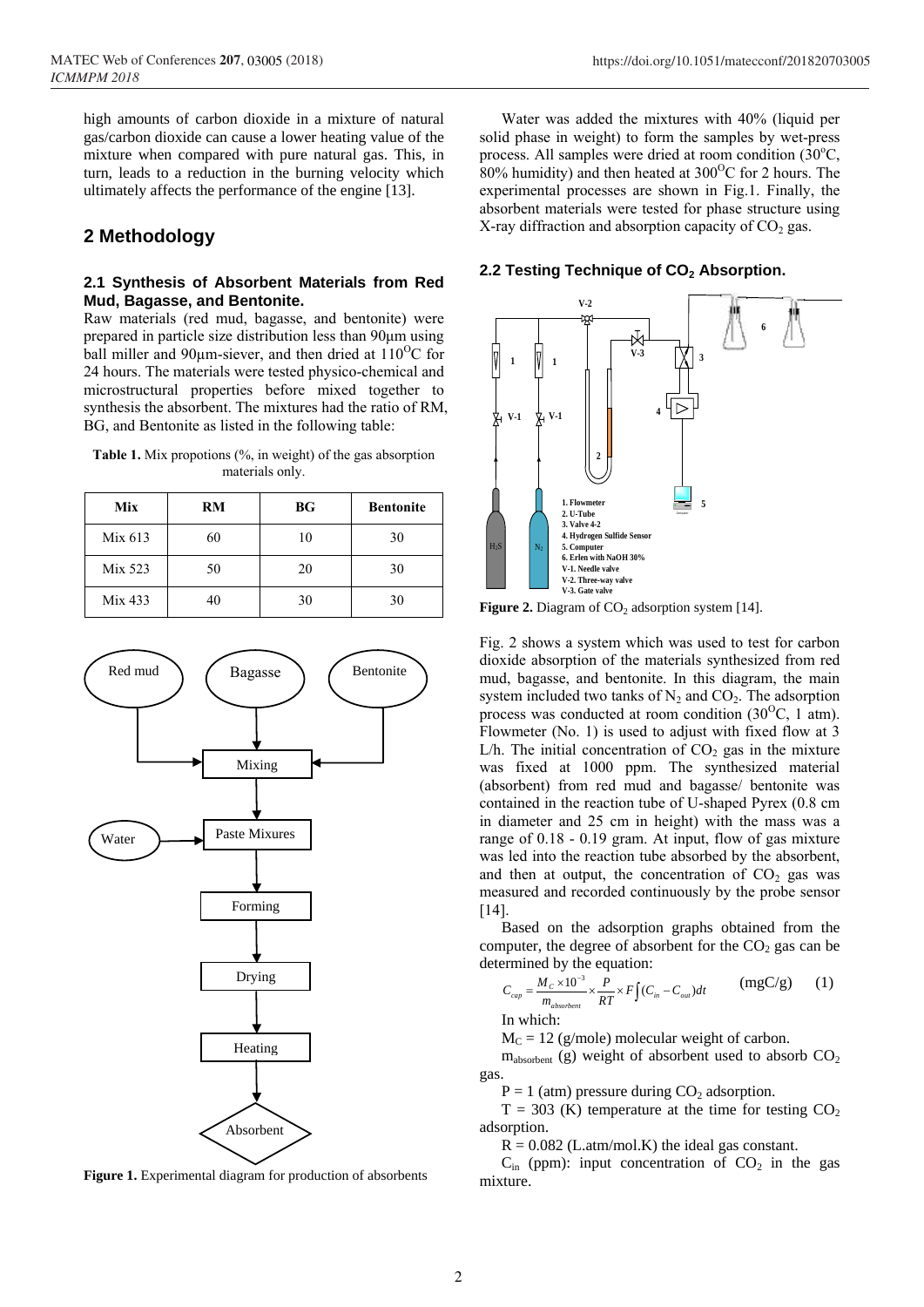https://doi.org/10.1051/matecconf/201820703005

 $C_{out}$  (ppm): concentration of  $CO<sub>2</sub>$  at the point of breakthrough.

F (L/h): flow of input gas.

t (h): time to reach breakthrough levels.

## **3 Results and Discussion**

The results of XRD analysis showed the absorbents have the same structure with high amorphous phases because of broad and noise of XRD backgrounds. There are also peaks with high intensity were detected. They are crystal structures of alumina  $(Al_2O_3)$ , hematite (Fe<sub>2</sub>O<sub>3</sub>), and quartz  $(SiO<sub>2</sub>)$  as shown in Fig. 3.



**Figure 3.** XRD patterns of absorbents (mix 433, 523, and 613).



**Figure 4.** FTIR spectrum of absorbent (mix 433).



**Figure 5.** FTIR spectrum of absorbents (mix 523).



**Figure 6.** FTIR spectrum of absorbents (mix 613).

The results of FTIR analysis showed the absorbents have the structures in bondings of Si-O, Al-O, Fe-O, C-H, O-H, and others. These groups are characterized by vibrational wavenumber such as 3000, 3800, 1700, 1650, 1030, 1020, 1000, 950, 820, 780, 680, 450 (cm<sup>-1</sup>) as shown in Fig. 4,5,6.



**Figure 7.** Absorption capacity of absorbents with  $CO<sub>2</sub>$  gas.

**Table 2.** Input and output parameters for  $CO<sub>2</sub>$  absorption processes of absorbents.

| <b>Parameters</b>                       | <b>Samples</b> |                |                |
|-----------------------------------------|----------------|----------------|----------------|
|                                         | <b>Mix 613</b> | <b>Mix 523</b> | <b>Mix 433</b> |
| Capacity<br>[mgC/g]                     | 157.27         | 180.64         | 125.37         |
| Max [ppm]                               | 1021.00        | 1208.00        | 1023.00        |
| Min $[ppm]$                             | 301.80         | 341.60         | 206.60         |
| Flow of input<br>gas $[L/h]$            | 3.00           | 3.00           | 3.00           |
| Time of<br>absorption<br>${\rm [mins]}$ | 125            | 146            | 96             |
| Weight of<br>absorbent [g]              | 0.1827         | 0.1826         | 0.1831         |